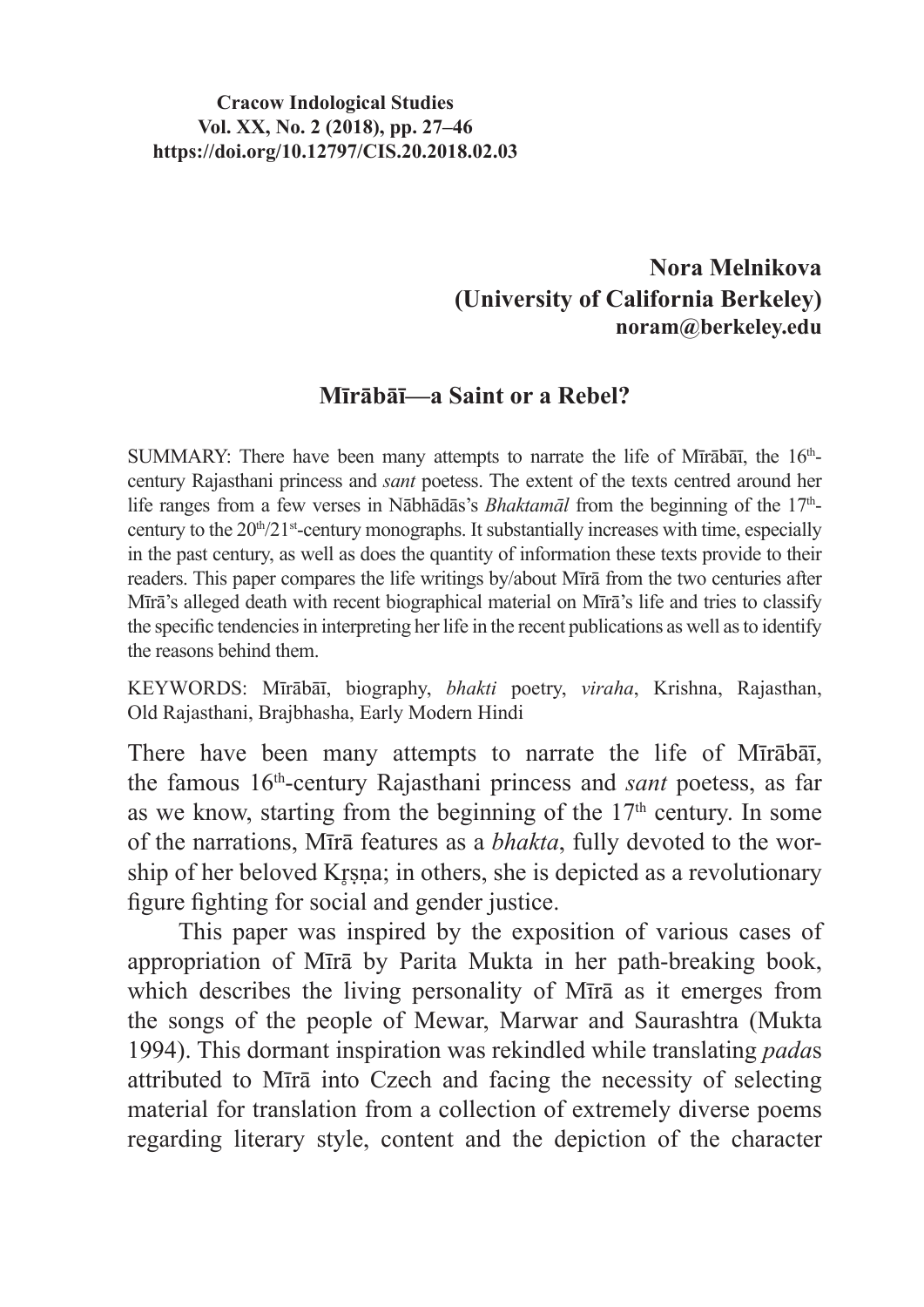of the poetess. In some of the *pada*s, Mīrā appears as a *virahiṇī*, unconditionally devoted to and longing for her absent Girdhar;<sup>1</sup> in others, she is an angry woman who has been cheated on and scolds Kānhā, who comes home drunk, for sleeping around; she can be an innocent young wife seduced by Kanhaiyā, or a self-confident female renouncer (*sannyāsinī*), who has given up all attachment and set out on her way to liberation from *saṃsāra*. And it was not just the choice of poems; even a slight change in the translation had the power to turn a desolate woman desperately reaching out to her lover into an independent pilgrim on her quest for *moksa*; an omitted verse sufficed to change an enraged, but finally forgiving and devoted lover into a self-assured and assertive woman.

The unsettling, yet seductive freedom to shape Mīrā's character in accordance with one's own inclination made me want to explore more systematically what decisions different authors—Mīrā scholars, collectors of her *pada*s and other translators—had taken while depicting her life and character, and this is also the aim of this paper.

For this purpose, it is essential to look at the extent of this liberty to interpret Mīrā, which means that the information about Mīrā that has been preserved to us from a period closer to her lifetime has to be re-examined. To accomplish this, it is necessary to summarize the facts about the poetess contained in particular texts, dating back approximately to the two centuries following the assumed date of her death (mid-16<sup>th</sup> century). The obtained information will then serve as a base for comparison with the abundant data provided by several important works on Mīrā' that originated in the last fifty years.

Before it grows to become a magnificent river of editions, translations and monographs in the  $20<sup>th</sup>$  and  $21<sup>st</sup>$  centuries, the source of information about Mīrā starts as a thin trickle with fleeting mentions in *bhakti* literature and Rajasthani genealogies as there is no tradition (*sampradāy*) that would preserve her songs, unlike Kabīr's or

<sup>&</sup>lt;sup>1</sup> This epithet of Krsna has many variants, such as Giridhārī, Giridharlāl, Girdhalāl, etc.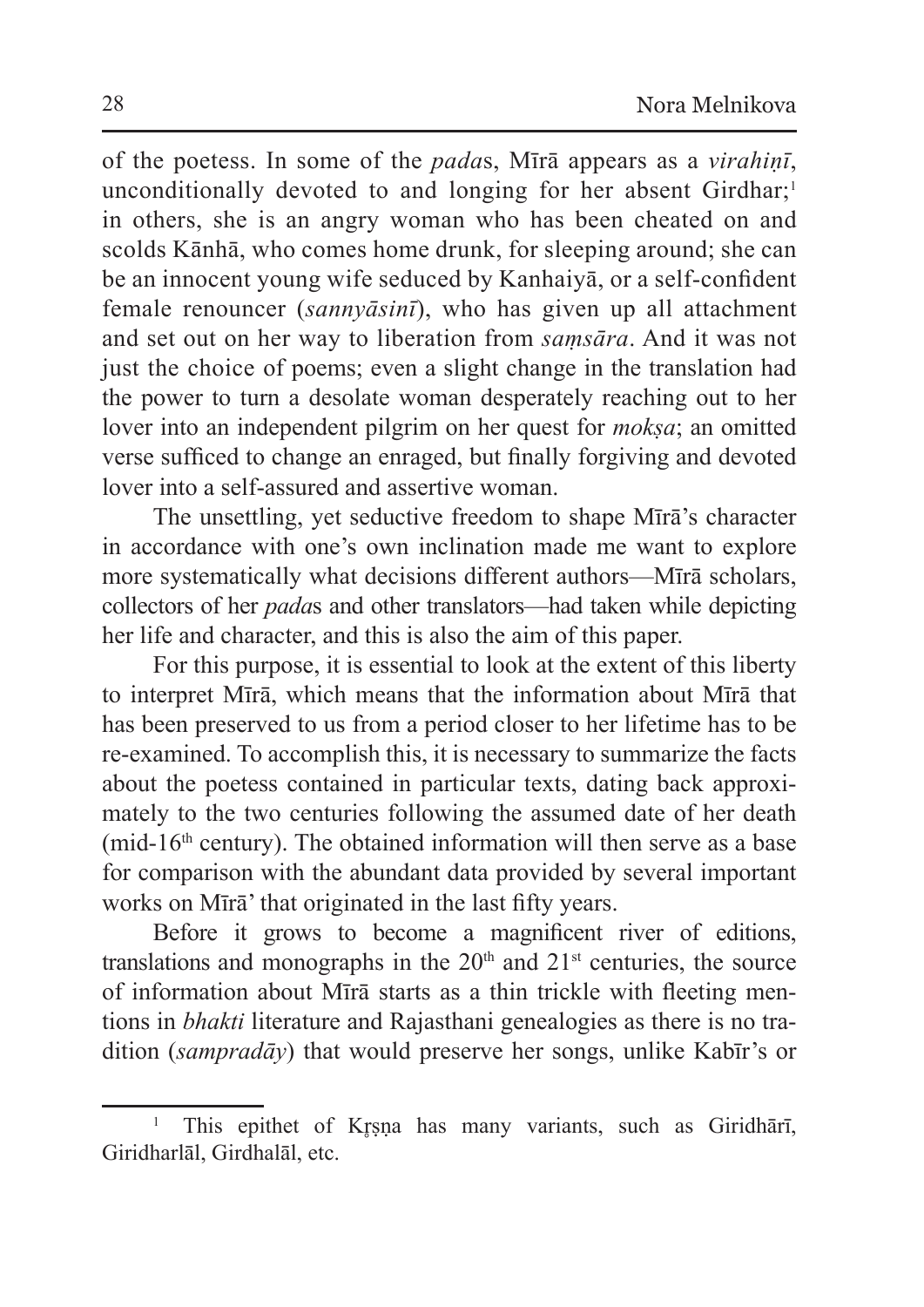Sūrdās's.<sup>2</sup> The first allusion to Mīrā occurs in a mid-sixteenth century work of *bhakti* literature by Harirām Vyās. While praising various *bhakta*s in his *pada*s, he briefly mentions Mīrā along with Kabīr, Raidās (Ravidās), Sūrdās and others.<sup>3</sup> The next preserved reference to Mīrā occurs in *Bhaktamāl* by Nābhādās, a member of the Rāmānandī Sampradāy (c. AD 1600). This work belongs to the genre of collections of life stories of famous *sant*s written by members of various traditions. It states:

*loka lāja kula-śr̥ṅkhalā taji mīrā giridhara bhajī. sadr̥śa gopikā prema pragaṭa, kalijugahiṃ dikhāyau. nira aṅkuśa ati niḍara, rasika jasa rasanā gāyau. duṣṭani doṣa bicāri, mr̥tyu ko uddima kīyau. bāra na bāṃkau bhayau, garala amr̥ta jyoṃ pīyau. bhakti nisāna bajāya kai, kāhū te nāhina lajī. loka lāja kula śr̥ṅkhalā taji mīrā giridhara bhajī.*  (Nābhādās 1969: 712–713)

Mīrā left behind worldly shame and family chains and praised Girdhar. In the age of Kali, she showed the devotion of a *gopī*. Without restraints and fearless, she praised her lover with her tongue.

Evil people found her guilty and tried to kill her.

Not a hair on her head was harmed, she drank poison like the nectar of immortality. Beating the drum of *bhakti*, she feared nothing,

Mīrā has left behind worldly shame and family chains and praised Girdhar.<sup>4</sup>

<sup>2</sup> Regarding *bhakti* literature, it is necessary to keep in mind that the authors of these sources, mainly life narratives, were primarily concerned with issues of *bhakti*, which reflected on the focus and content of their works.3 *itanau hai savu kuṭamu hamārau seṃni dhanānand nāmā pīpā aura* 

*kavīra raidāsa camārau rūpa sanātana kau sevaka gaṅgala bhaṭa sudārau sūradāsa paramānanda mehā mīrāṃ bhakti vicārau*, "These all make up my family: Sen, Dhanānand, Nāmdev, Pīpā and Kabīr; [and] Raidās, the cobbler. Of Rūpa and Sanātana a servant, Gaṅgal Bhatt melted [my heart]. I have reflected on the *bhakti* of Sūrdās, Parmānand, Mehā, and Mīrā. (Pauwels 2009: 145).

The translation is made by the author of this article.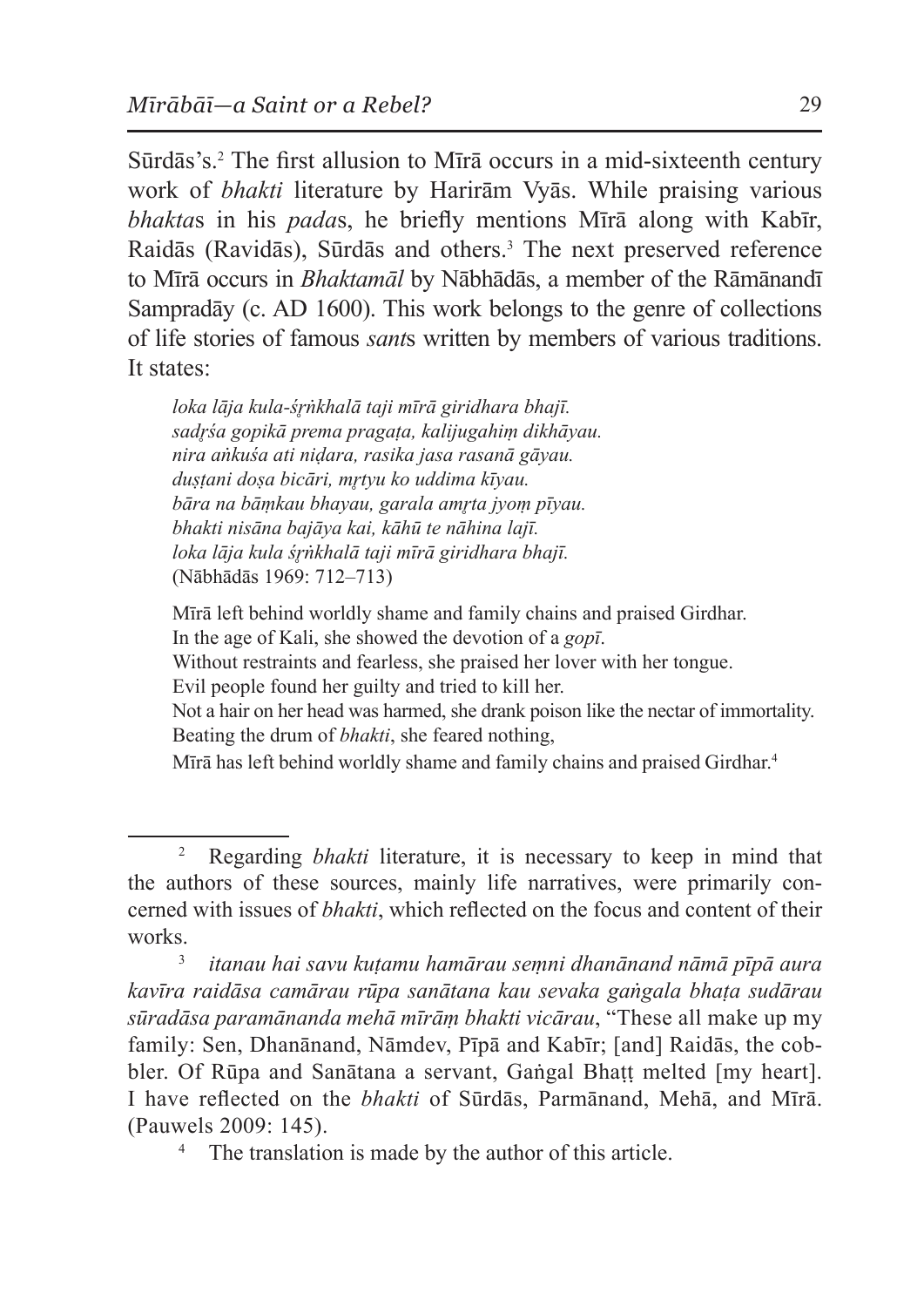It does not really provide us with too many concrete details. The only thing we learn is that Mīrā violated the worldly notions of right conduct and family honour and openly declared devotion to Girdhar. "Evil people" tried to kill her and she survived a murder attempt by poison.

Other *Bhaktamāl*s do not diverge much from the account given by Nābhādās. They provide additional details that sometimes betray their allegiance to a certain tradition:5 Dhruvdās of the Rādhavallabha Sampradāy (1695) stresses Mīrā's stay in Vrindavan, where she danced for her Lord;<sup>6</sup> Dādupanthī Rāghavdās (1713), who previously belonged to a *vaiṣṇava* tradition, adds that Mīrā's sitting among the *sant*s and singing, her *vaiṣṇava* devotion, was the reason for the *rāṇā*'s7 attempt to kill her.

The next known source, *Raidās parchāī* by Anantadās (ca. 1665), contains a story that might have been crucial for later establishment of a connection between Mīrā and Raidās. According to Anantadās, a certain Jhālī queen of Chittaur, who was in some later versions of the story identified with Mīrā, searched for a guru and finally took initiation from Raidās in Benares (Callewaert 2000: 320–322). She offered him money and later sent him a letter inviting him to Chittaur; after consulting Kabīr, Raidās complied.

Rajasthani chronicles, *khyāt*s, are another important source of information about Mīrā.<sup>8</sup> *Jodhpur khyāt* of Muṃhatā Naiṇsī from mid-17<sup>th</sup> century states that "people say that" Bhojrāj, one of the sons of Mahārāṇā Sāṅgā of Chittaur, and Mīrā Rāthauṛ got married. There is unfortunately no preserved manuscript of the *khyāt* so the information might be of a later date (Hawley 2005: 90). Mīrā's name appears

<sup>&</sup>lt;sup>5</sup> This phenomenon is by no means limited to the medieval period; e.g. V.K. Sethi claims that Mīrā has found the Lord through her Master Raidās; the Master alone holds the keys to open the door of salvation and it was only through the grace of Raidās that she could attain her objective (Sethi 2009: 8–9).

<sup>6</sup> "Wandered in the pleasure fields of Vrindavan", "tying bells to her anklets and taking up the *kartāl*s" (Martin 1996: 8).

<sup>7</sup> Ruler of Mewar.

<sup>8</sup> See Taft 2002.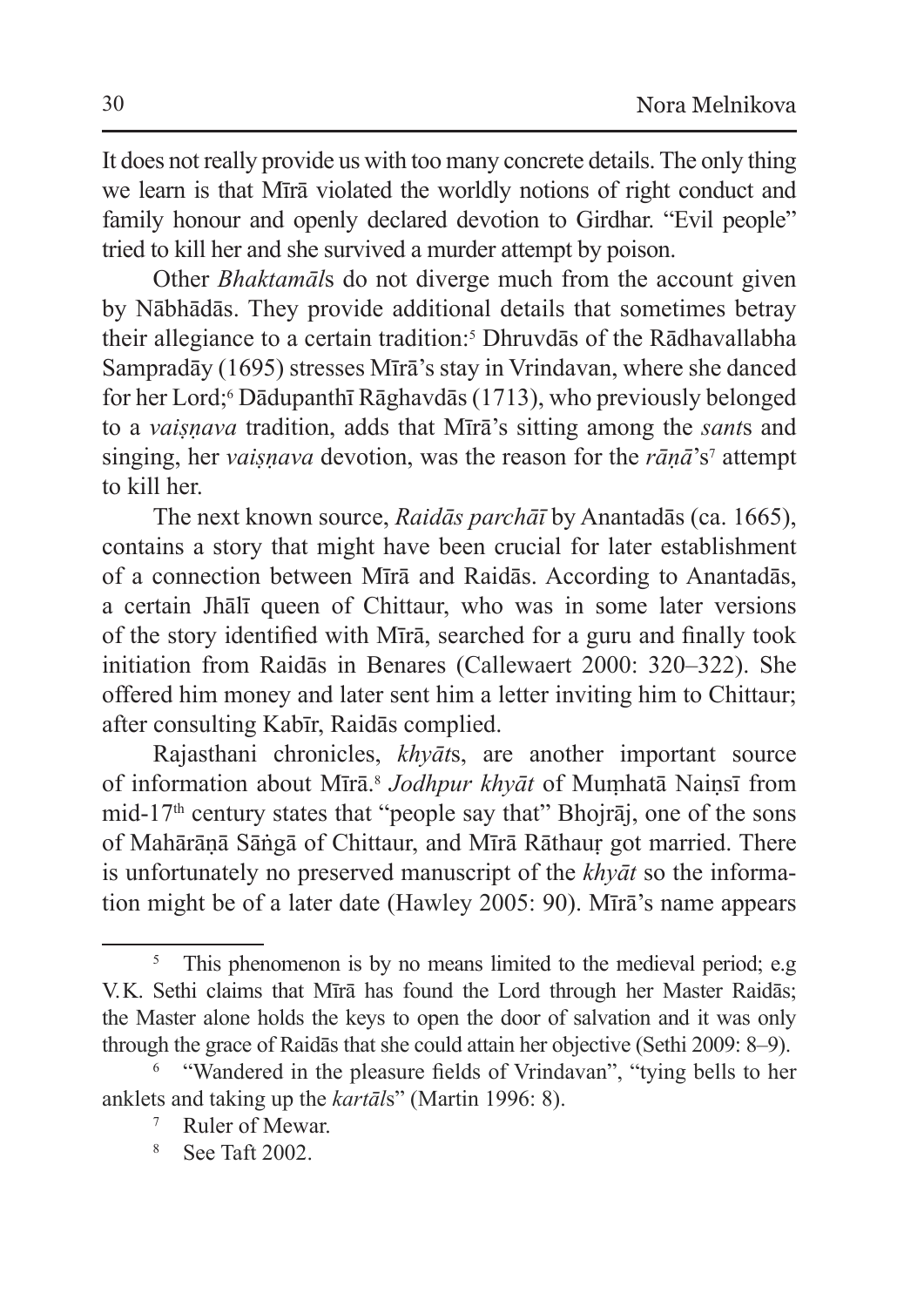in the genealogies of the Merta clan at the beginning of the  $18<sup>th</sup>$  century in a note stating that Ratansiṃh, the third son of Rāv Dūdā, was given the village Kurki and had only one child, Mīrā, whom he married to the Rāṇā of Chittaur (Hawley 2005: 92).

Another significant source of information is the Vallabhite *Caurāsī vaiṣṇavan kī vārtā* attributed to Gokulnāth. The oldest version that has been preserved is the one with Harirāy's commentary from 1695. It narrates how Vallabha's shudra pupil Kr̥ṣṇadās met Mīrā who was surrounded by many *sant*s when he was travelling to get donations. According to the story, he refused to even touch her generous gift saying that she was not a pupil of Vallabhācārya. Another Vallabhite, Rāmdās, gets offended when he sings Vallabāhcārya's *pada*<sup>9</sup> and she asks him to sing another *pada*. He calls her a whore (*rāṇḍa*) several times and promises never to see her face again.<sup>10</sup>

An interesting interpretation of Mīrā's life story is given in *Prem ambodh* (1693), a work by an unknown author containing life stories of sixteen *bhakta*s including Kabīr, Raidās and Mīrā and probably composed for the court of Guru Gobind Siṃh (Hawley and Mann 2013: 105–138). In *Prem ambodh*, Mewar is her parental home and she does not travel beyond its boundaries. She got married to a royal prince called Giridhar, but "took him for a beast and refused to bed with him" until he uttered the name of Rām and proved himself as a *bhakta* (Hawley and Mann 2013: 122–123). Another important detail that distinguishes the narration of *Prem ambodh* from most of the others is that the ruler who tries to poison her is her own father. *Prem ambodh* also already in the third verse mentions the story of the disciple–guru relationship between Mīrā and Raidās and thereby becomes the first extant source that explicitly mentions Mīrā by name in this context. Just like in the stories about the Jhālī queen, Brahmans felt disturbed when Mīrā grasped Raidās's feet in a plea for spiritual guidance.

<sup>9</sup> Or a *pada* about Vallabhācārya?

<sup>10</sup> See Gokulnāth 1970.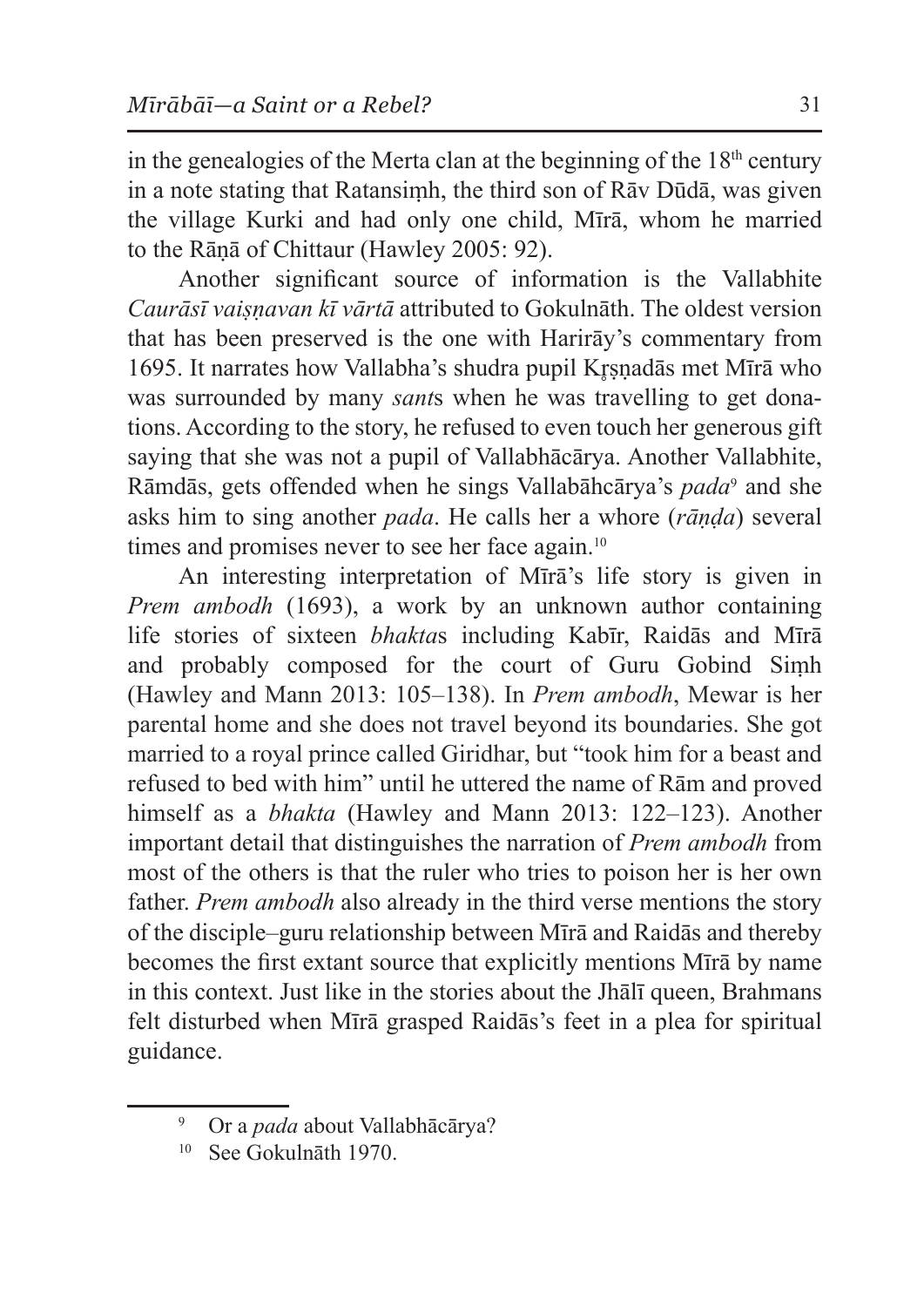A substantial proportion of the information we find in modern books on Mīrā is based on the undoubtedly most detailed narration of her life contained in the influential 18<sup>th</sup>-century commentary on Nābhādās's *Bhaktamāl* called *Bhaktirasabodhinī*, written in 1712. The author of the commentary, Priyādās, was associated with the Caitanya sampradāy in Vrindavan.

Compared to Nābhādās, Priyādās is much more eloquent (Nābhādās 1969: 714–723). He identifies Mīrā as a princess from the princely state of Merta, who was married to an unspecified *rāṇā* from Mewar. During the wedding, only Krsna was on her mind with whom she was in love since her childhood (in the form of Girdhar, the Lifter of the mountain Govardhan). When she came to her husband's house, she brought her Giridharlāl statue (*mūrti*) with her and refused to bow to the family goddess Kālī, saying that she has devoted her life to Giridhārī. The mother-in-law complained to her king husband (*rāṇā*) and the infuriated *rāṇā* set his mind on killing her and gave her a separate place to live. Mīrā spent all her time in company of *sādhu*s and *sants*, singing praises of Krsna. Her sister-in-law tried to dissuade her from dwelling in their company, explaining that it brought dishonour upon both families, but Mīrā retorted that the meetings (*satsaṅg*) made her happy. Thereafter she was sent a cup of poison, which she drank without any adverse effects. Priyādās further mentions a case when *rāṇā*'s spy heard Mīrā talking and laughing with an unknown man in her room. Nevertheless, when the *rāṇā* entered the room with a sword, he saw her talking to her Giridharlāl statue. In the next story, Mīrā is approached by a false *sādhu* for sexual intercourse under the pretext that it is the order of Giridhārī himself. She agrees, asks him to take food, and in the meanwhile prepares a bed in the middle of the gathering (*satsaṅg*), explaining that if it is the order of Giridhārī, they should execute it without any hesitation. The false *sādhu*'s face pales, he loses his appetite and falls to her feet, begging her to grant him devotion. Priyādās also narrates a story about emperor Akbar coming along with Tānsen to see Mīrā's beauty and experiencing bliss after seeing Giridharlāl. He further describes how she went to Vrindavan,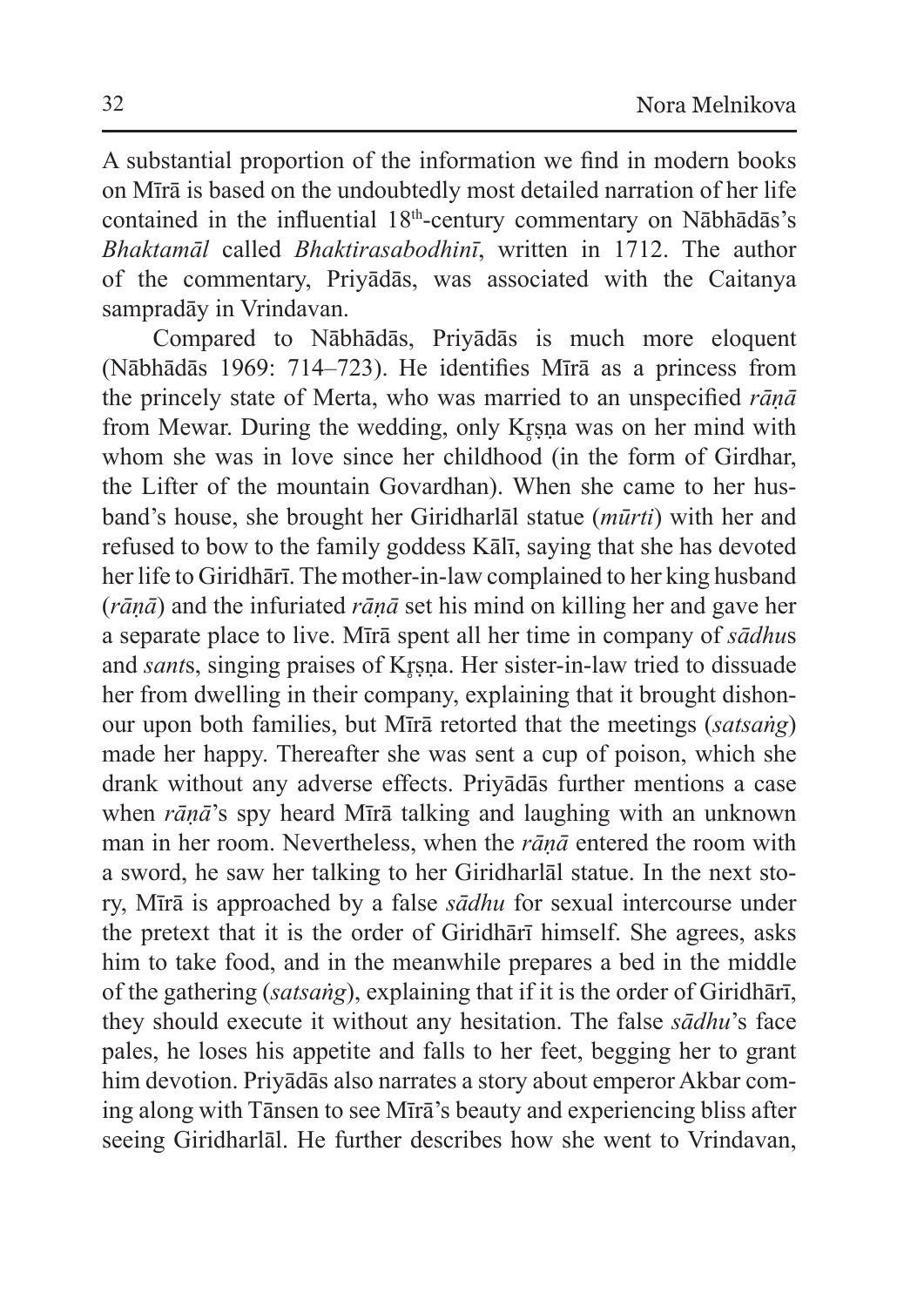where she met with Jīva Gosvāmī, who abandoned his vow (probably not to talk to women, as later commentators explain) in order to see her. Having realised how impure the mind of the *rāṇā* was, she finally settled down in Dwarka. When *rāṇā*'s men came to persuade her to come back home on the behest of the king, who in the meanwhile realised the nature of her *bhakti* and wanted her to come back, she merged with the local idol of Krsna (Ranachor). These very topoi are the starting points for most authors writing about Mīrā in later times. *Bhaktirasabodhinī* also mentions queen Jhālī of Chittor, who once visited Ravidās (Hawley 2005: 132).

The last comparatively early source of information about Mīrā is *Pada prasaṅga mālā* attributed to Nāgarīdās, a Rājpūt prince from Kishangarh (c. 1750). As Heidi Pauwels states, $\frac{11}{11}$  among stories about other *sant*s and their poems, the text includes six Mīrā's *pada*s and five *prasaṅga*s. Nāgarīdās brings a new element into Priyādās's story—Mīrā's husband dies and she refuses to commit *satī*. The evil *rāṇā*  in this story is her deceased husband's elder brother. *Pada prasaṅga mālā* also mentions Nārāyan Dās dancing to Mīrā's song S*ācau prīti hī ko nātau*. A line from this song<sup>12</sup> is quoted already in the *Bhaktamāl* in the same context, though not mentioning Mīrā's name, which could be evidence for an early occurrence of this song.

What about the information contained in the earliest preserved *pada*s attributed to Mīrā? John Stratton Hawley has sought after them and he found six of them which date before the end of the  $17<sup>th</sup>$  century (Hawley 2005: 103–116).Their language shows mostly Braj features with a few Rajasthani traits.13 The *pada*s are: *Manu hamāro bāndhiu māī* (Kartārpur manuscript of Guru Granth Sāhib (1604), the so-called Banno version of Guru Granth Sāhib (1642) and Dholā Mārū manuscript (1644) preserved in Gujarāt Vidyā Sabhā in Ahmedabad), *Sācau prīti hī ko nātau* (in above-mentioned Nāgarīdās's *Pada prasaṅga mālā* 

<sup>&</sup>lt;sup>11</sup> See Pauwels 2010.

<sup>&</sup>lt;sup>12</sup> "*madanamohana raṅga rātau*", "dyed in Kr̥ṣṇa's passion".

<sup>&</sup>lt;sup>13</sup> For more information, see Melnikova 2008.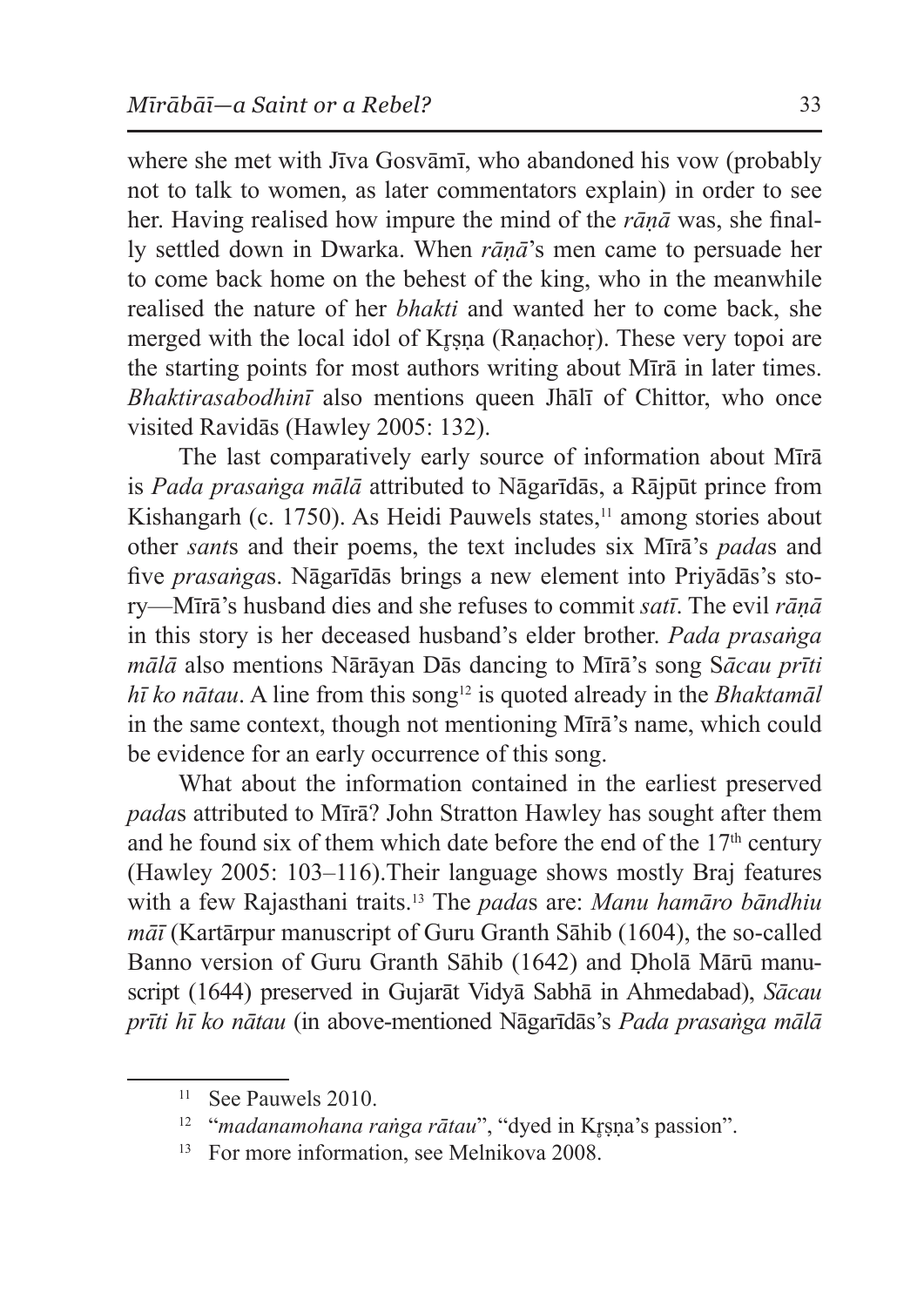from the middle of the 18th century, Nābhādās quotes it in *Bhaktamāl*), *Bhāya rī śāebā pakanī jara* (Gujarāt Vidyā Sabhā in Ahmedabad), *Nainā lobhī re*, *Ghumāre nayana* and *Nīsagata tamacara bole* (Rājasthān Prācyavidyā Pratiṣṭhān). These *pada*s talk exclusively about Mīrā's love for Girdhar and her suffering of separation, *viraha*. Only one of them mentions a suspecting mother-in-law and sister-in-law, otherwise there are no concrete details regarding Mīrā's life. The inclusion of the last verse, *chāp*, mentioning Mīrā, often accompanied by Girdhar (Nāgar), does not mean that they were actually composed by a historical personality called Mīrābāī (Hawley 2005: 44–47).

We have summarized the most important information that has been preserved in manuscripts approximately until the mid-18th century, i.e., approximately two centuries after Mīrā's alleged date of death. As we have seen, the earliest sources are very meagre. Apart from the information that Mīrā abandoned modesty and family ties for Krsna, the Lifter of the mountain, and malevolent people unsuccessfully tried to poison her, and a few *pada*s speaking about the love and longing of a lonely woman for her beloved, there are no other (auto)biographical details. Only later, especially from Priyādās, we get to know more details about her family life, wanderings and encounters. What of course remains inaccessible to us are the early stories and legends about Mīrā's life that were transmitted through oral tradition.

Having thus established a stepping stone for further analysis, in the next stage we will focus on a specific aspect of Mīrā's life story and use it as an example that will help us illustrate the ways in which her story and character were later interpreted. As has been mentioned above, this paper was inspired by the work of Parita Mukta. In one of the chapters of *Upholding the Common Life*, she shows how M. K. Gāndhī introduced Mīrā as an "ideal wife" who faithfully abode by the rules of conduct pertaining to her. She showed passive resistance to her beloved *rānā* to make him understand her Krsna *bhakti*, and in the end succeeded. Parita Mukta considers this interpretation of Mīrā a distortion of Mīrā's character. She setsit in contrast to her field research findings that bear witness to the "people's Mīrā"—a symbol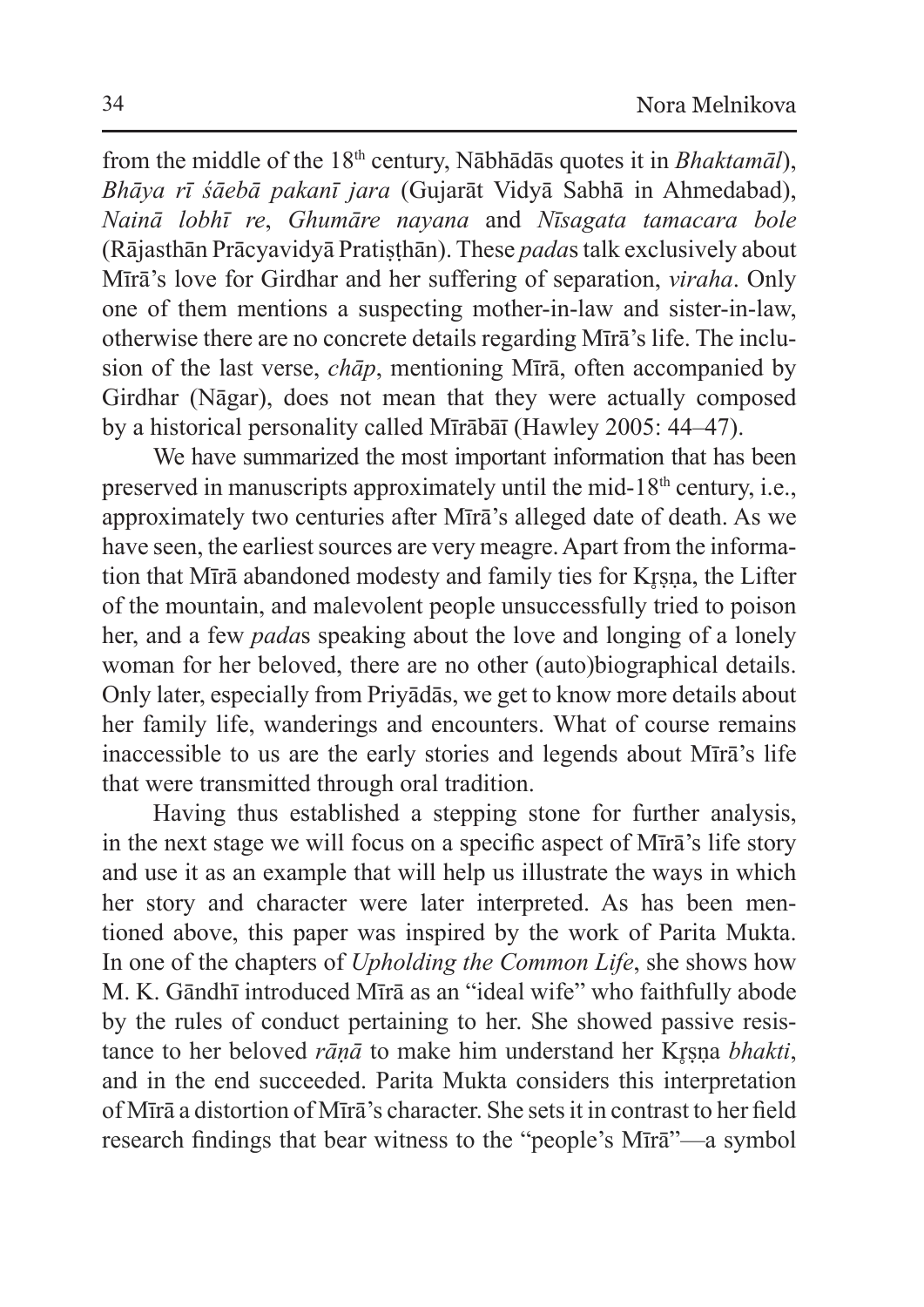of emancipation and crossing the boundaries of caste and gender for many, especially for women and lower castes. She claims that when "people's Mīrā" talks about the *rāṇā* who was trying to poison her, she actually talks about her husband. She points out that in order to portray Mīrā as a "chaste woman", their patriarchal thinking makes the (male) authors writing about her life either claim that she refused to have physical relations with her husband, because she was faithful to Krsna. or that she became a *bhakta* only after a happy (obviously consumed) marriage with the *rāṇā*. 14

How does Mukta herself view Mīrā's conjugal relationship? She claims that Mīrā refused to accept the relationship with the *rāṇā*, from performing "marital duties" to committing *satī* after her husband's death (Mukta 1994: 65). Moreover, Mīrā continued to deny the relationship even after her husband's death. She rejected the status of a widow along with its rules of conduct established by the Rājpūt patriarchy and spent all her time with itinerant *bhakta*s (Mukta 1994: 65–66). Mukta's Mīrā is the Mīrā of Rajasthani dalit communities, weavers, leather workers and sweepers, who are linked to Mīrā through Rohidās (Raidās). But in particular, it is a community of women, especially "of all those women who have suffered the violence of a forced intimacy" (Mukta 1994: 135). Mīrā has "carved out a path for personal liberation for women" (Mukta 1994: 132). She does not adopt the other-worldliness of renunciation, on the contrary, she returns to the centre of the society, but this time it is the society of the subaltern (Mukta 1994: 95). Mukta's Mīrā is the fearless uplifter and liberator of the oppressed, either in terms of caste or gender.

Apparently, the details of the relationship between Mīrā and her husband seem to bear a crucial importance for the interpretation of her

<sup>14</sup> Nevertheless, as Heidi Pauwels states in her review, what Parita Mukta calls a distortion should be rather termed an interpretation common for the *bhajan* genre. Moreover, Parita Mukta herself does not refrain from the search for authenticity and seems to find the "real Mīrā" in the songs of the people she recorded. See Pauwels 1996: 395.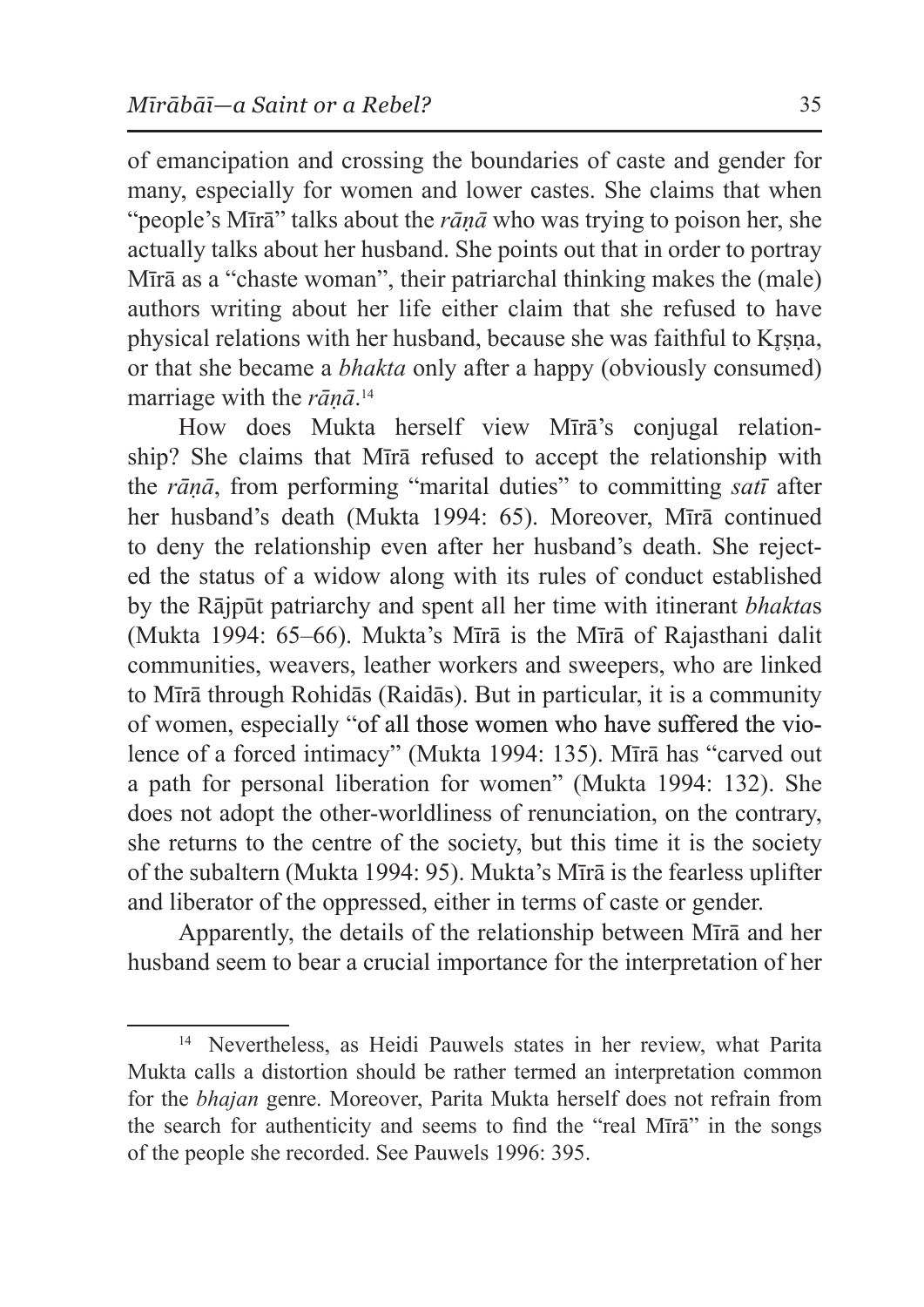persona. Was the marriage consummated? If not, for what reason? Did Mīrā refuse to commit *satī* and if yes, why? Could her behaviour as a widow be justified from any angle? All these are disputed issues, and the way different authors writing on Mīrā's life approach them appears to be symptomatic of their political views and societal values.15

How was this controversial topic treated in the works of Mīrābāī scholars, collectors of her *pada*s and translators? Paraśurām Caturvedī, a lawyer by profession, who took great interest in *sant* literature, authored the most popular, influential and most often translated *Mīrā padāvalī*  (Caturvedī 1932). Nevertheless, Hawley criticises *Mīrā padāvalī* for containing "only the scantiest scholarly apparatus and no reference at all to the manuscripts upon which it is based" and for being based on "unknown sources and methods" (Hawley 2005: 118, 341). Apart from that, while composing his *Mīrā padāvalī*, he allegedly used very late manuscripts from the  $18<sup>th</sup>$  century without any critical approach and even some 19th century manuscripts.16 As many modern translations of Mīrā's poetry are at least partly based on his edition, it will be intriguing to see what he has to say about her life, and especially about her relationship with Kr̥ṣṇa and the *rāṇā*.

According to Paraśurām Caturvedī, Girdharlāl became her "*iṣṭ*", her chosen deity already when she was a child (Caturved<del>i</del> 2003: 17–26). When a *sant* came once to her father's house in Kurki, she saw a beautiful Girdharlāl statue during the *pūjā* he performed. She was attracted to it and tried to acquire it, but the *sant* refused to give it to her and went away. Mīrā stopped eating and drinking. The *sant* was instructed in a dream that he should give the statue to Mīrā. Since then she kept it with her. "People say" that when a neighbour was getting married, Mīrā asked her mother who is going to be her husband and her mother pointed at the statue. From that moment Mīrā was in deep love with Kr̥ṣṇa. According to Paraśurām Caturvedī, in one of her *pada*s, Mīrā

<sup>&</sup>lt;sup>15</sup> Another potentially controversial topic is the alleged teacher-student (*guru*-*śiṣya*) relationship between Raidās and Mīrā, as has been mentioned above.

<sup>16</sup> Personal conversation with Arvind Siṃh Tejāvat, August 2011.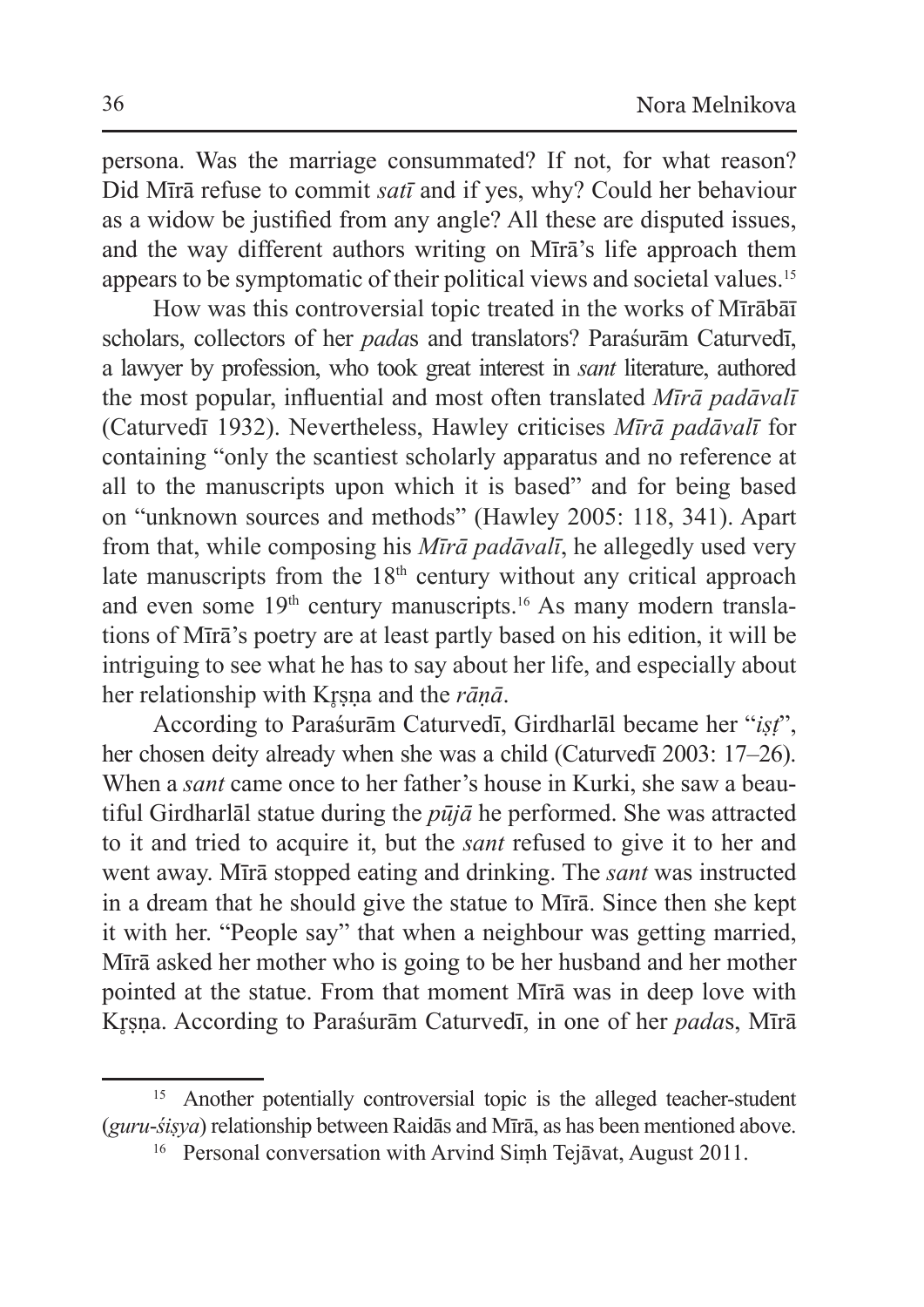talks about her marriage to Krsna in a dream. Later she was married off to Mewar, to *rāṇā* Sāṅgā's son Bhojrāj. She lived happily with her husband, who nevertheless died very soon. According to Caturvedī, "people say"<sup>17</sup> that she brought the statue with her to her husband's house and she performed *pūjā* throughout the marriage. After her husband expired, she shed the chains of worldly relationships and became even more attached to her beloved deity. Approximately five years later Mahārāṇā Sāṅgā died too. She got fully immersed in devotion and spending time with *sādhu*s *and sant*s. Whenever they came, she would leave her worldly shame and serve and honour them with great belief. People started coming to see her and talk to her from remote areas. This was clearly being perceived as harming the honour of the royal family. The subordinates of Mahārāṇā Sāṅgā and her husband's younger brother Mahārāṇā Ratansiṃh and the whole family tried to dissuade her from her behaviour, but she did not heed their advice. Ratansiṃh's brother Vikramajīt became Mahārāṇā after Ratansiṃh was killed. He was an incompetent king and extremely unpopular. He tried to kill Mīrā by sending her first poison and then a snake. Mīrā finally left Mewar; she lived happily in Vrindavan with Jīva Gosvāmī for some time. Finally, she left for Ranachor temple in Dwarka. When Brahmans from Merta and Mewar came to bring her back, she entered the Raṇachoṛ temple and never came out. Another important personality connected to modern Mīrā studies is C. L. Prabhāt, a famous Mīrā expert, a collector of her *pada*s and the author of a well-known monograph on Mīrā called *Mīrā—jīvan aur kāvya* (Prabhāt 1999). He was criticised by J. S. Hawley (2005: 3–4), in particular for his

<sup>17</sup> Though Paraśurām Caturvedī adds "people say" when talking about an orally transmitted information, he does not hesitate at all to consider Mīrā's *pada*s available to him a relevant autobiographical source. It is worth noticing that the information he (along with most modern authors) provides is much exacter and much more detailed that anything we have encountered in the old sources. In his account, he even gives exact years or at least a choice of years for every event in Mīrā's life; however, he only rarely mentions his sources.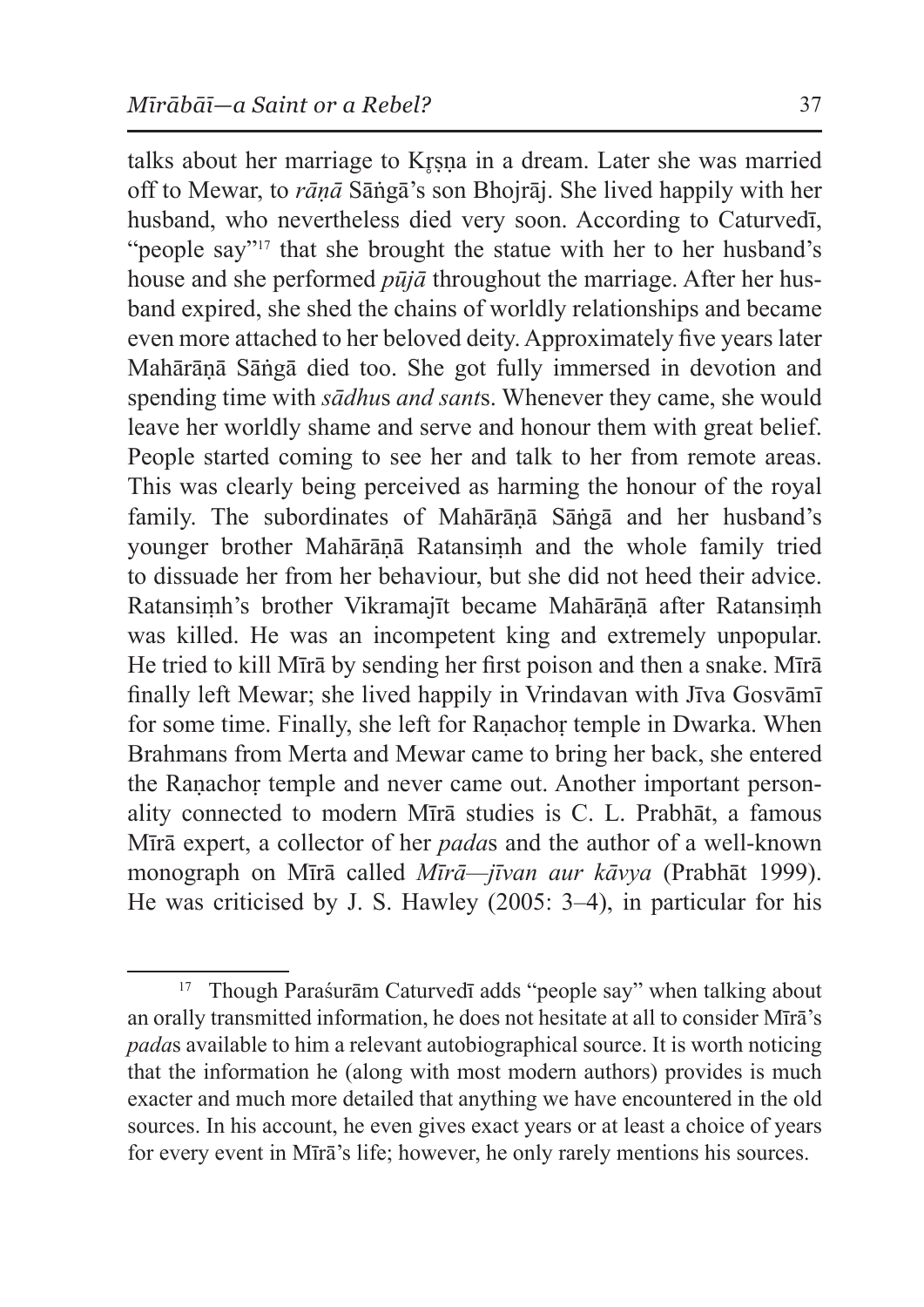alleged willingness to allow any poem emerging over time irrespective of the dates when such poems entered the stream of manuscripts attributed to Mīrā, to be associated with historical Mīrābāī, believing that linguistic criteria will be enough to filter out "later interpolations".<sup>18</sup> Prabhāt claims that Mīrā's songs contain the true story of her life. He calls her *pada*s "a kind of autobiography" and the biography he has written is partly based on the information that he extracted from them. He also uses in his work the Dakor manuscript which is most probably forged (Hawley 2005: 100–103). What does he conclude for Mīrā's life story?

According to C. L. Prabhāt, Mīrā was born in Rāthaurī Merta to Ratnasiṃh and got married to Bhojrāj, the son of Rāṇā Sāṅgā, when she was 12 (Prabhāt 1999: 94–155). Nevertheless, Mīrā married Bhojrāj only with her body, Girdhar with her mind. Since childhood she was immersed in Kr̥ṣṇa *bhakti*. Prabhāt spends a lot of time discussing the identity of Mīrā's husband, but avoids any comments on their mutual relationship and never mentions the possibility of a dissonance between the two of them. He turns directly to her widowhood and states that she decided not to become *satī* as she had Girdhar on her mind. Hardships started for her when Rāṇā Sāṅgā died in the battle with Akbar. She was of independent nature and used to meet *sādhu*s and *sant*s which offended royal honour. Rāṇī Karmetī, along with *rāṇā* (her evil son Vikramāditya), despised her for that. After several efforts were made to dispose of her, Mīrā left the place and travelled to Dakor, Pushkar, Vrindavan and Dwarka.

As a third example, I have chosen an aspiring Mīrābāī scholar Arvind Siṃh Tejāvat, who has recently obtained his PhD from

<sup>18</sup> The criteria of authenticity of Mīrā's *pada*s have been preserved in an unpublished document signed by C. L. Prabhāt himself along with five other scholars. They are actually not only linguistic; they include: occurrence in several manuscripts in the same form, the use of the  $15<sup>th</sup>$ -century Rajasthani, Brajbhasha, Western Rajasthani or Gujarati, *vaiṣṇava bhakti*, simple woman's nature, not compromising with one's principles, musicality, brevity and emotionality.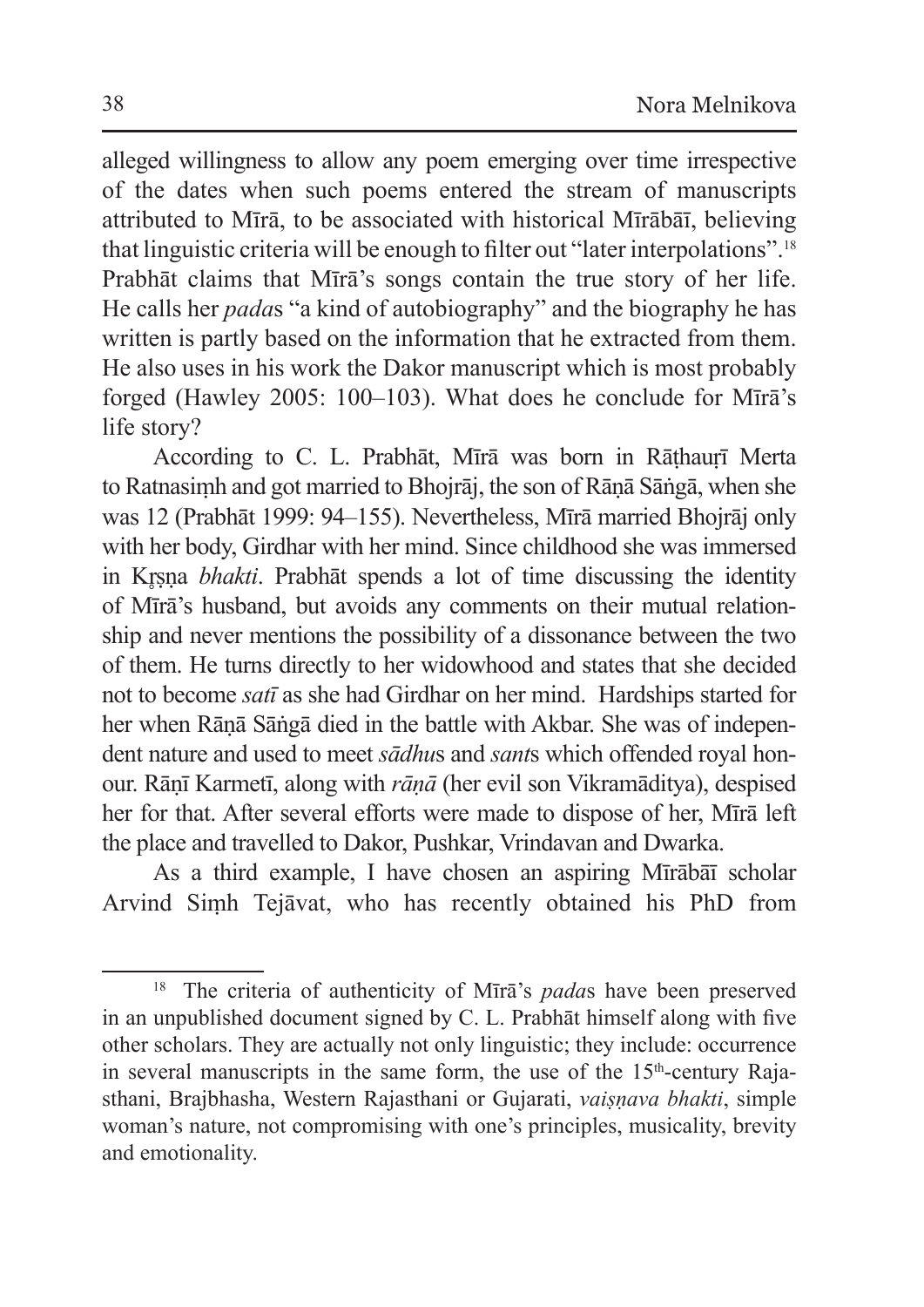Jawaharlal Nehru University and published two books on Mīrā. In his book entitled *Mīrā's Life*, he states that Hindi literary criticism has not done justice to Mīrā Bāī (Tejāvat 2015: 11–40). According to Tejāvat, in the process of moulding Mīrā into an outstanding *bhakta*, influenced by the interpretation of Mīrā by medieval Brahman *bhakta*s, the literary critiques have deliberately omitted the fact that she was a leader of a political and social movement. She did not only challenge feudalism in medieval age, but also started a female protest movement. As a result of this omission, only songs of a certain type were included in the collections of Mīrā's *pada*s. In the same way, particular topics found their way into her biography, e.g., the childhood love for the deity, the presence of the statue during the marriage rituals, the refusal to consummate the marriage, etc. Tejāvat claims that all these components of Mīrā's story were made up by the custodians of purity and Brahmanical values, whereas in the reality, Mīrā declared her marriage to Krsna only after her husband's death in order to avoid *satī*. In his opinion, there seems to be no reason why Mīrābāī and Bhojrāj should not have had a normal relationship. He argues that she would not have been allowed to stay at the Chittaur fortress if it had not been the case, and there would be more mentions of Bhojrāj's other marriages. The culprits behind the efforts to kill her were Rāṇī Karmetī and her son Vikramāditya. He further states that the 500-year-long process of appropriation of Mīrā misled female scholars, in particular Kumkum Sangari, into thinking that Mīrā was sexually unavailable to her husband, and finds this idea unacceptable (Tejāvat 2015: 19).

What does Kumkum Sangari herself in her famous article (Sangari 1990: 1464–1475) say about this matter and what interpretation of Mīrā's life does she offer? For Kumkum Sangari, the question is to what extent Mīrā actually breaks the norms of the contemporary feudal Rājpūt society. She comes to the conclusion that in her choice of ascetic lifestyle after her husband's death, Mīrā selects one of the ways of life that the societal norms that apply to her permit. She does break the mandatory seclusion of an upper caste/Rājpūt widow, but respects all the other articles of the widow's protocol and by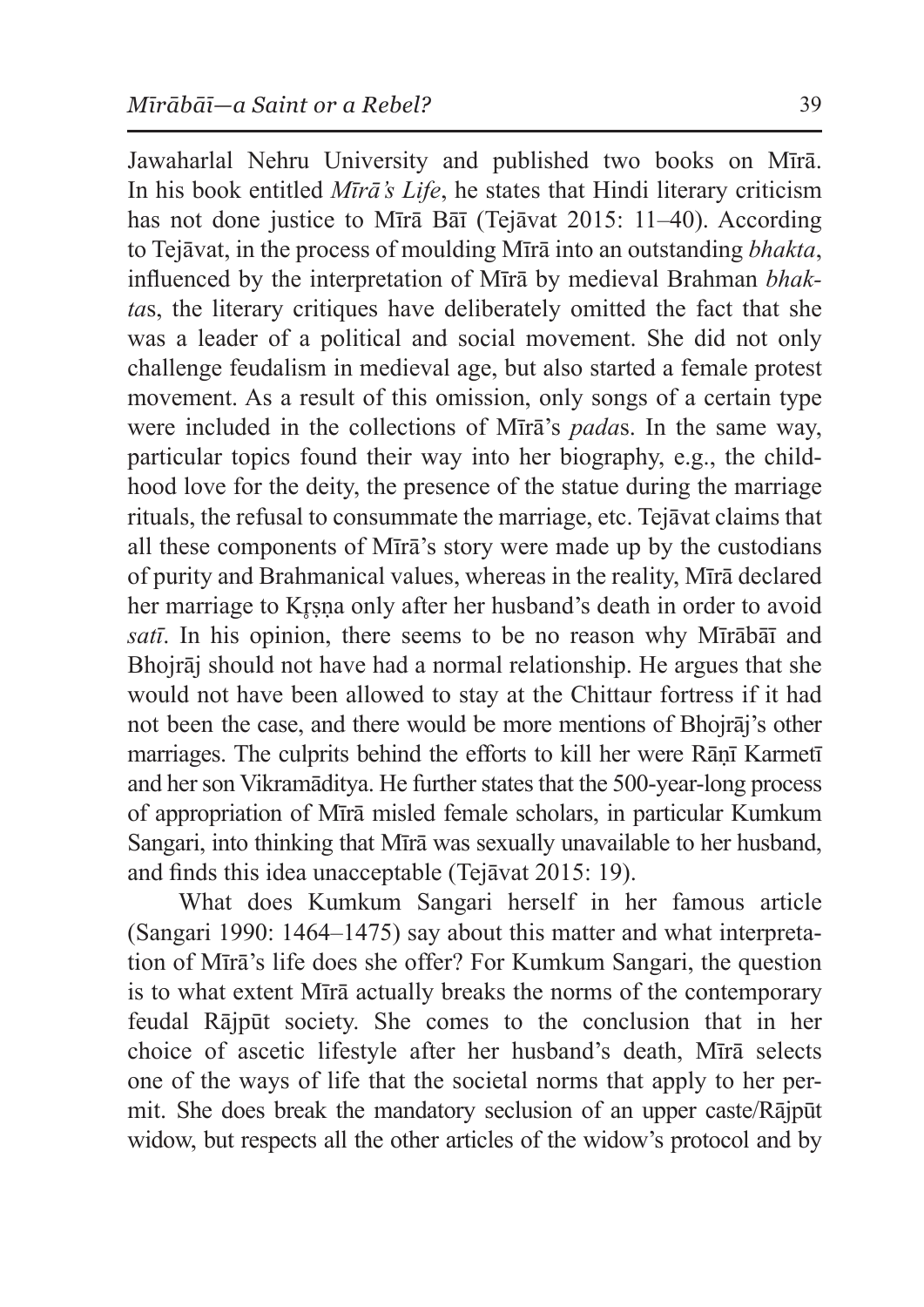proclaiming Kr̥ṣṇa her husband, she stays within the same patriarchal structure (Sangari 1990: 1467–1468). Sangari makes her readers fully aware of the uncertain origin of all information regarding Mīrā's life that is available. Nevertheless, she bases her analysis on the presupposition that Mīrā indeed refused to consummate the marriage, thus breaking the norms of conjugal relationship of her society, which was read by her husband and father-in-law as adultery and made her an errant wife, but at the same time a perfect (celibate) saint.

It becomes apparent that there is a huge variety of opinions among Mīrābāī scholars regarding her marital affairs. Does the same apply to the translators? To look into the matter, I have chosen three examples: the famous renditions by A. J. Alston (Alston 1980) and Shama Futehally (Futehally 1994) into English and a more recent translation into German by Shubhra Parashar (Parashar 2005).

A. J. Alston used the 15th edition of Paraśurām Caturvedī's selection of Mīrā's *pada*s as the source material for his translation. In his introductory depiction of Mīrā's life, he retells the story of the itinerant *sādhu* and the marriage to Krsna in a dream. Regarding the marriage with the *rāṇā*, the only thing that he mentions is that their union was childless and that Mīrā speaks of herself as a virgin in her poems.

Shama Futehally also uses, among other works, Paraśurām Caturvedī's edition for her translation. She also reveals her admiration for Kumkum Sangari and her work on Mīrā. In her introduction to the translation, the recurring topics occur—an itinerant *sant* bringing Krsna's statue; performing marriage rituals with the statue, refusal to worship Durgā and consummate the marriage. The evil *rāṇā* is her husband's younger brother Vikramāditya.

Shubhra Parashar mentions the 1976 edition of Paraśurām Caturvedī's selection as one of her sources as well. The itinerant *sant* in her narration of Mīrā's life story is Raidās himself. Mīrā refuses to consummate the marriage and her husband marries again; she declines to commit *satī* because the marriage was not consummated and she is in reality married to Kr̥ṣṇa. The evil *rāṇā*s are her husband's brothers.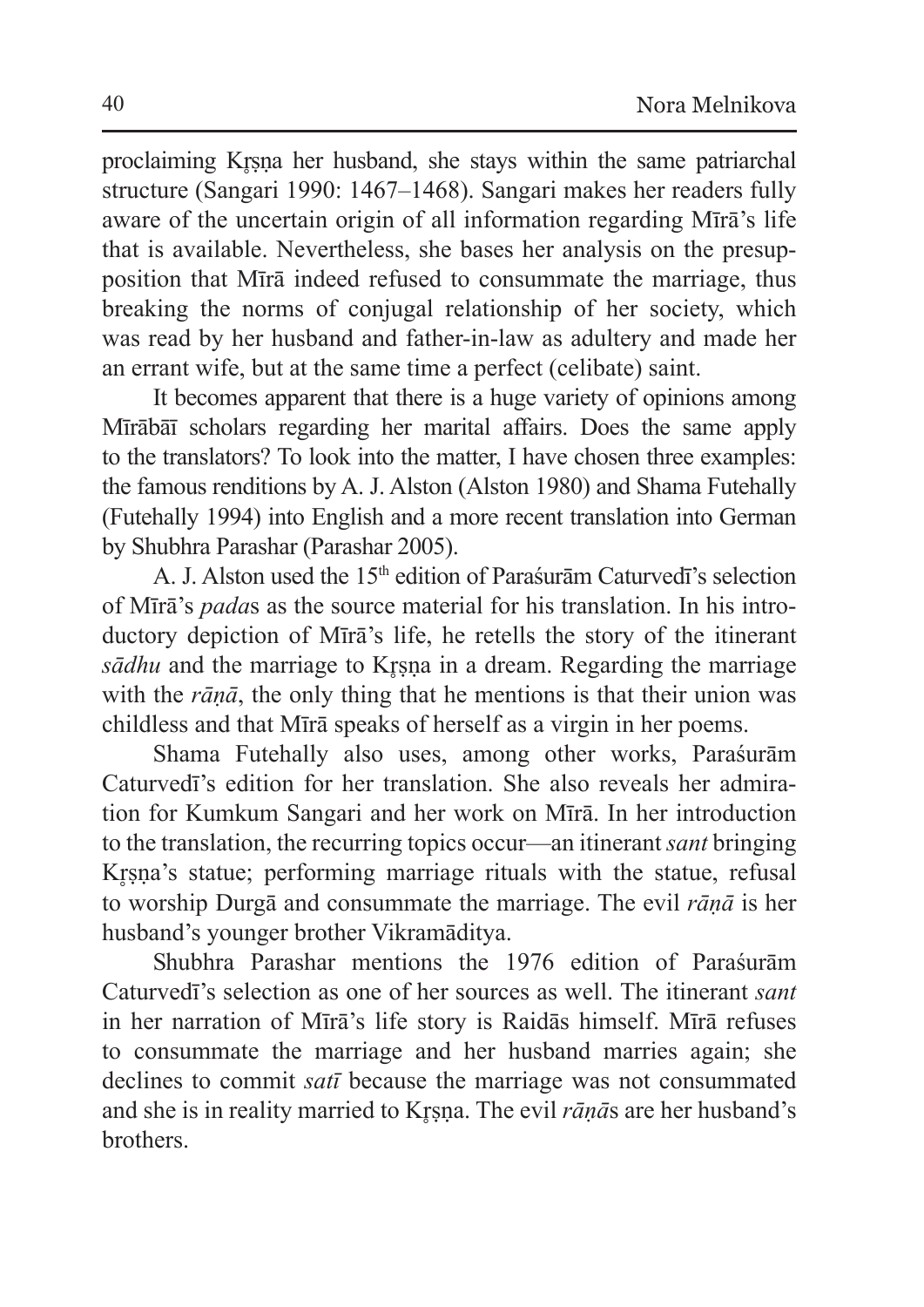| <b>Author</b>                       | Conjugal<br>relationship                                                             | <b>Marriage</b><br>consummated   | Satī                                                                     | Evil rāņā                  |
|-------------------------------------|--------------------------------------------------------------------------------------|----------------------------------|--------------------------------------------------------------------------|----------------------------|
| Nābhādās                            |                                                                                      |                                  | $\overline{\phantom{0}}$                                                 |                            |
| earliest poems                      |                                                                                      |                                  |                                                                          |                            |
| Prem ambodh                         | problems                                                                             | no                               | $\overline{\phantom{0}}$                                                 | father                     |
| Priyādās                            |                                                                                      |                                  |                                                                          | father-in law              |
| Pada prasanga<br>$m\bar{a}l\bar{a}$ |                                                                                      |                                  | refused                                                                  | husband's<br>elder brother |
| Paraśurām<br>Caturvedī              | happy marriage, fully<br>immersed in Krsna<br>bhakti only after hus-<br>band's death | supposedly yes                   |                                                                          | Vikramāditva               |
| Kumkum<br>Sangari                   | problems                                                                             | (obsessive<br>no<br>religiosity) | refused (because<br>of Krsna)                                            |                            |
| Parita Mukta                        | refusal to<br>accept<br>the relationship                                             | no                               | refused                                                                  | husband                    |
| C. L. Prabhāt                       | $\overline{\phantom{0}}$                                                             | supposedly yes                   | refused (because<br>of Krsna)                                            | Vikramāditva               |
| Arvind Simh<br>Tejāvat              | no problems                                                                          | yes                              | refused<br>(marriage to<br>Krsna an excuse)                              | Vikramāditva               |
| A. J. Alston                        | L,                                                                                   | probably not                     | <u>.</u>                                                                 | $\equiv$                   |
| Shama<br>Futehally                  | problems                                                                             | probably not                     | -                                                                        | Vikramāditva               |
| Shubhra<br>Parashar                 | understanding, hus-<br>band builds her a tem-<br>ple and marries again               | no                               | refused (marriage<br>not consummated<br>and her true hus-<br>band Krsna) | Ratansimh,<br>Vikramāditya |

The following table summarizes the differences between various sources:

It has become quite obvious that even within this small space, among just a few authors, distinct tendencies and streams of thought reveal themselves. Before we delve deeper, it is important to reiterate that the topics in question only rarely occur in the early sources, not to mention the identification and detailed description of the characters that played a role in Mīrā's life story and even precise dates of her life events that are, often without much hesitation, displayed in the recent works.

In the above-mentioned examples of recent works, Mīrā's character apparently takes multiple, often mutually exclusive forms.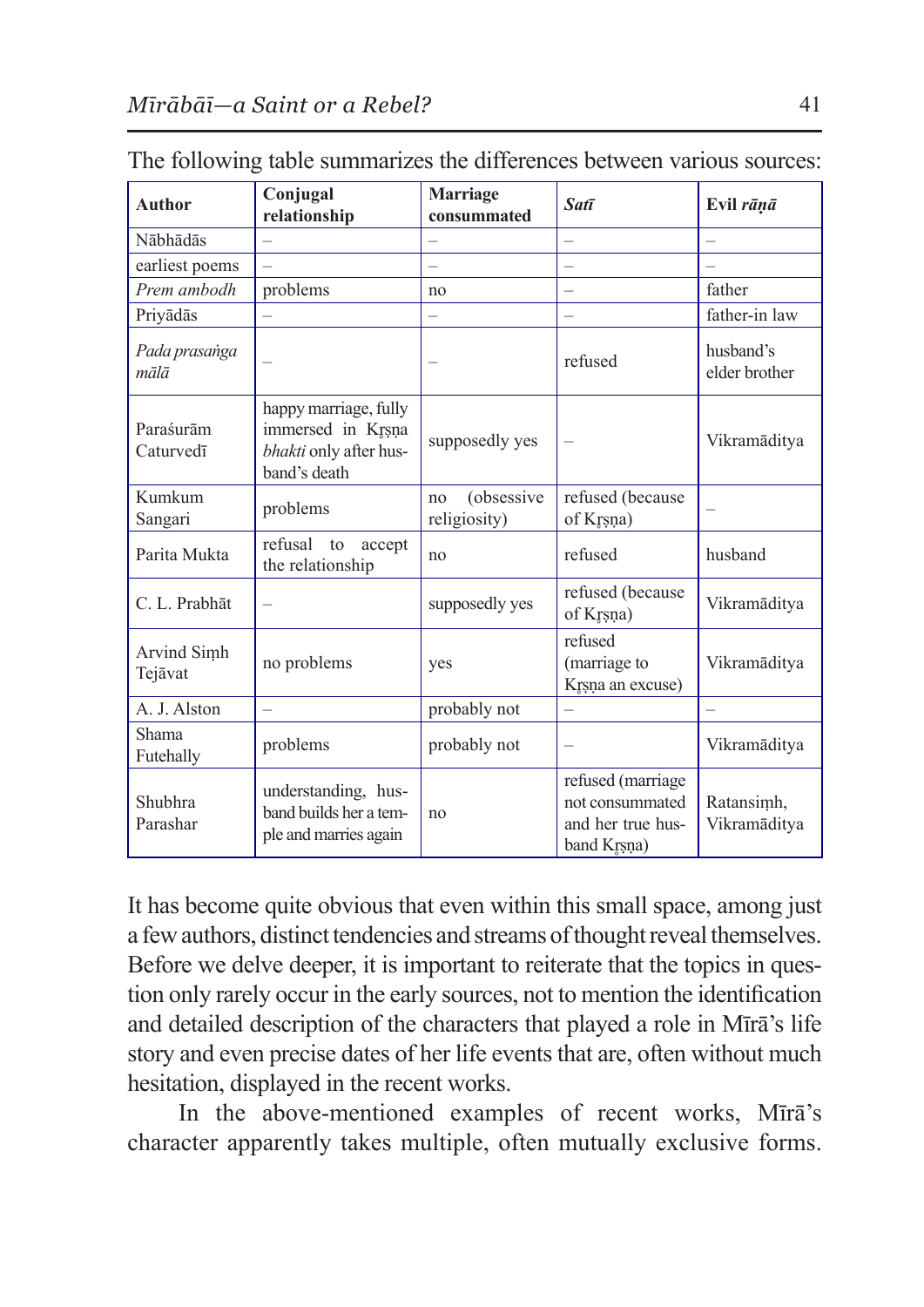In all these narratives, she plays the role of a positive heroine<sup>19</sup> who has to overcome countless hurdles that are put in her way either by the representatives of the societal norms (political marriage practised by her community, rules of conduct of a Rājpūt married woman and widow guarded by her in-laws, celibacy of a saint in case of Jīva Gosvāmī), or by individuals driven by negative emotions (lust of a false *sādhu*, her husband's anger and jealousy, greed for power of her in-laws).

The interpretation of her character oscillates between many opposite poles, two of them being the fearless warrior and a strategising victim. Parita Mukta's and Arvind Tejāvat's Mīrā is fighting not only for herself, but for the downtrodden who face caste, class and gender discrimination. On the other hand, Kumkum Sangari introduces the idea of Mīrā becoming a victim of her own "obsessive religiosity" and patriarchy at the same time; being unable to fit into the scheme of householdership, she embraces the only socially approved alternative, the role of an ascetic widow.

A crucial point of dispute is her *bhakti*, so much stressed by the *bhakta* authors. On the one hand, she takes a form of an ideal *bhakta*, who is ready to sacrifice her life out of devotion to her beloved, and refuses to give her life away for another (*satī*). On the other hand, she becomes a revolutionary reformer, for whom proclaiming herself a bride of Krsna is just a strategy to avoid adverse implications of societal norms such as *satī* (Tejāvat). Nevertheless, there are obviously many shades of grey between these opposites.

The *bhakti* side of Mīrā is very strongly emphasised in the film production. The 1945 Indian Tamil historical fiction film *Meera*, starring M. S. Subbulakṣmī and directed by Ellis R. Dungan, depicts Mīrā as an ideal *bhakta*, devoted to Krsna since childhood. She is unable to perform the duties of a wife, but the *rāṇā*, in spite of several conflicts, shows understanding for her devotion. In this respect, the 1974 *Meera* with Hema Malinī later is much more retrograde. When Mīrā,

<sup>19</sup> Unlike in *Caurāsī vaiṣṇavan kī vārtā*, where she plays a supporting role, a negative character representing the "other", wrong form of *bhakti*.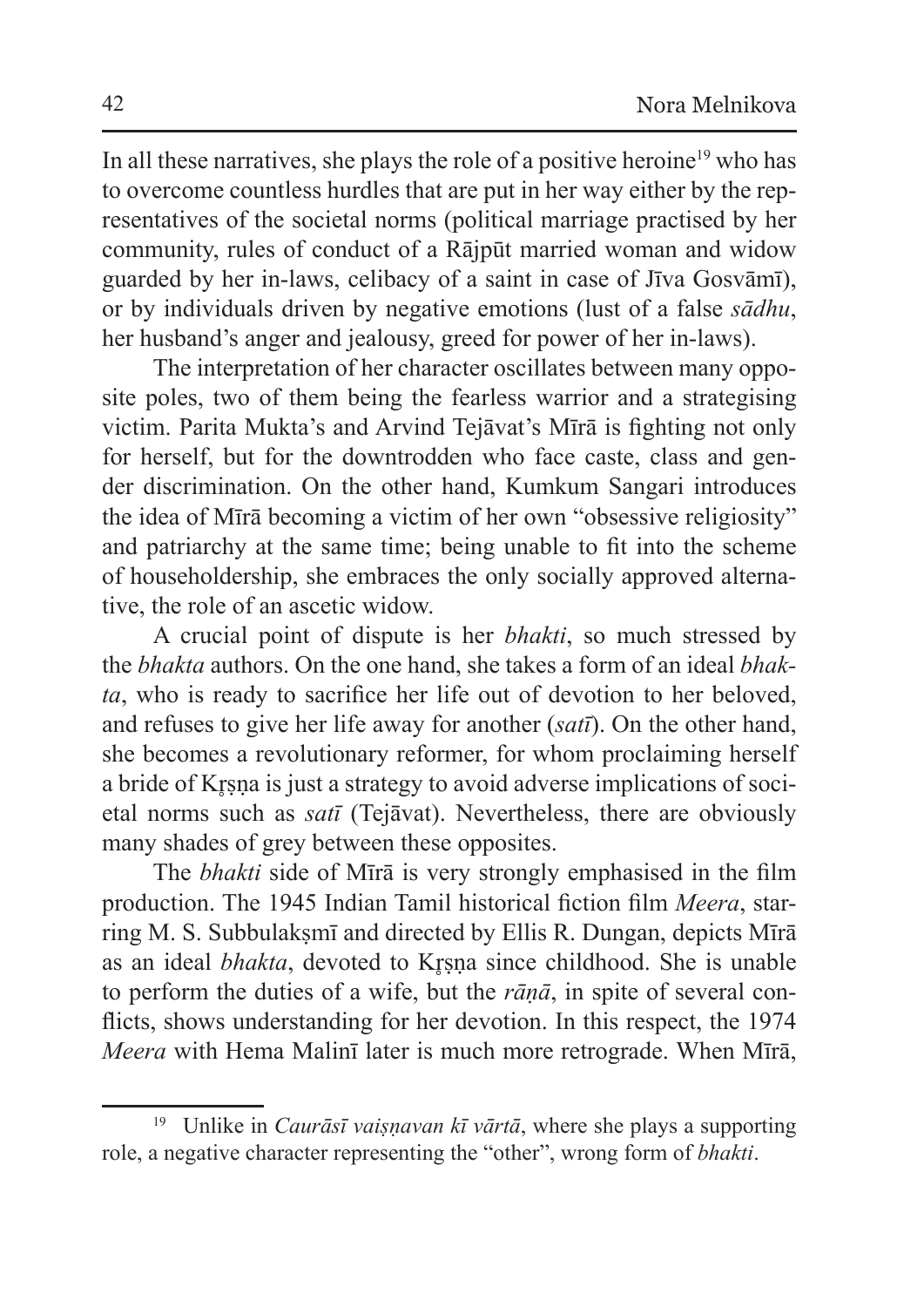due to her devotion to Krsna, fails to fulfill the wishes of her husband and in-laws, she is imprisoned and sentenced to death by poison. Even the historical drama television series *Mīrā—Kr̥ṣṇa se lāgī aisī lagan ek rājkuvrī banī jogan* by Vipul Mehta (2009–2010) presents Mīrā as an ideal *bhakta*, whose devotion is irreconcilable with the demands of the householder world; nevertheless, she is sweet and soft spoken, and even while rejecting her husband, she does it in a gentle manner.

The evil *rāṇā* seems to be a crucial character in Mīrā's story. He appearsin the songs asthe one who "gets angry" and "sends Mīrā poison". Nābhādās does not mention him; Priyādās claims that he is her fatherin-law; in *Prem ambodh* he is her own father. In most of the abovementioned recent works, the *rāṇā* is Mīrā's husband's younger brother Vikramāditya (Vikramājīt). Parita Mukta explains that the unpopular king Vikramāditya gradually started being considered a better fit for the role than the popular candidates such as Kumbha, Sāṅgā or Bhojrāj (Mukta 1994: 26). However, the *rāṇā* who appears in people's *bhajan*s is Mīrā's husband himself, and Parita Mukta stresses the aspect of social imposition while discussing her unwillingness to consummate the arranged marriage. Nevertheless, the main reason for the refusal is the same in people's *bhajan*s as well as in the recent biographies of Mīrā—her exclusive love for Krsna.<sup>20</sup>

It appears to be an interesting coincidence that none of the abovementioned female authors hesitate to admit that there were problems in the marriage (though in the rendering of Shubhra Parashar the couple manages to resolve them—she gets a temple and he gets a new wife). They also do not shy away from stating that Mīrā refused to sleep with her husband, unlike most of their male counterparts, and this component of the narrative even becomes one of the cornerstones for both representatives of the feminist stream of thought among our authors, Kumkum Sangari and Parita Mukta. On the other hand, Paraśurām

<sup>&</sup>lt;sup>20</sup> In this context, it should be noted that in case of many of the songs, it is difficult to draw a line between a *bhajan* devoted to the deity, and a "folk" song about longing and (mostly extramarital) love.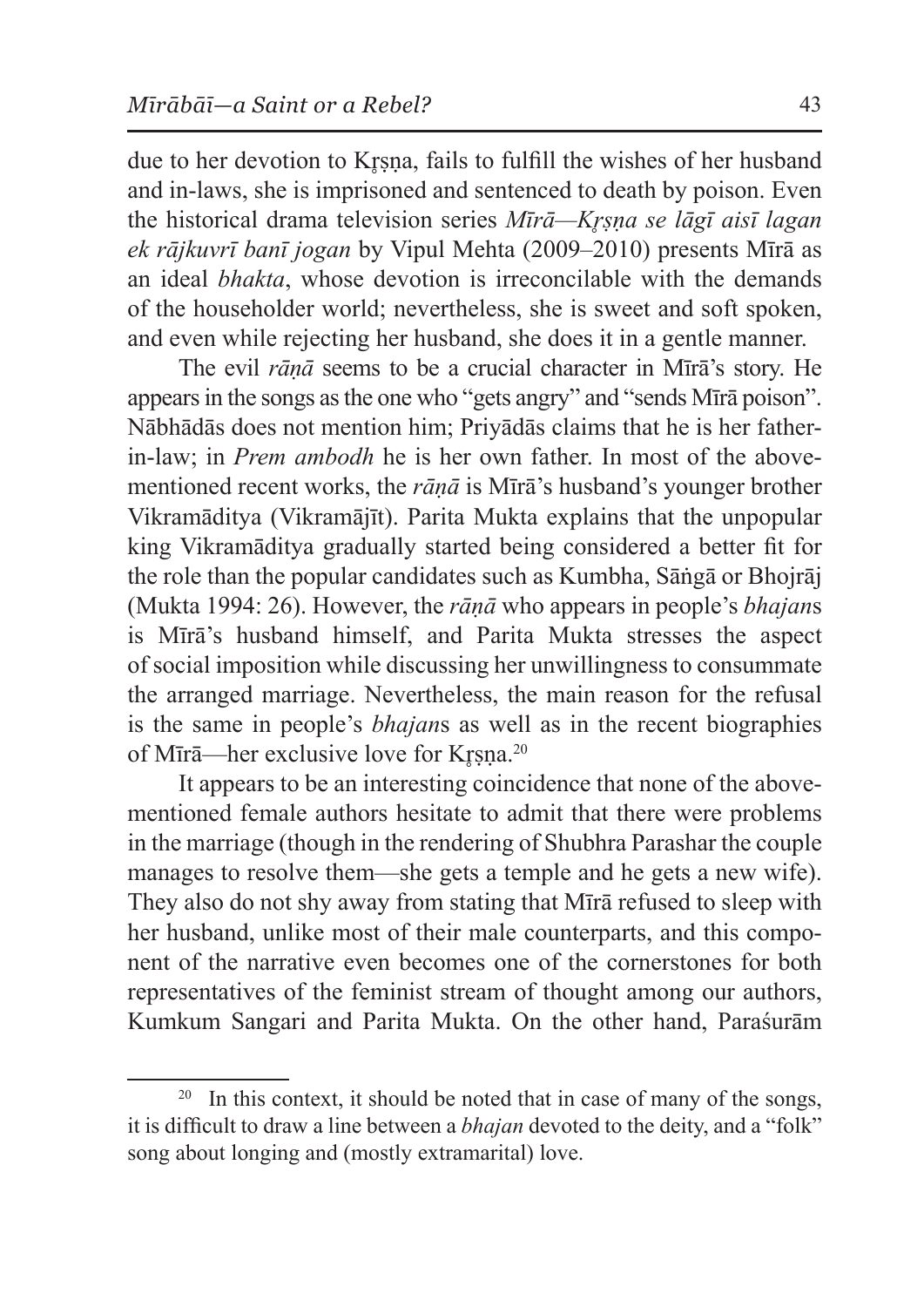Caturvedī and Arvind Tejāvat explicitly hold the view that the marriage was happy (Caturvedī) and there were no indications of any problems (Tejāvat). Both of them consequently never even allude to the option of the absence of physical relations between the couple. Their Mīrā has to conform to the patriarchal modes of conduct. Only after the death of her husband is she allowed to develop deep devotion to Krsna and start fulfilling the role of an (almost) ideal widow (an ideal female renouncer in any case). Especially in the case of Tejāvat, who otherwise tries to present Mīrā as an exemplary revolutionary, the strong reluctance to allow her to rebel against an arranged relationship is particularly striking. Does he perhaps not consider this attitude to be worth following? It is also interesting that although both Shama Futehally and Shubhra Parashar use Caturvedī's collection as one of their sources, none of them adopts his idea of marital bliss between Mīrā and the *rāṇā*. Do female authors in general perceive the right of a woman not to comply to the system of relationships imposed by the family/ society in a different way than their male counterparts? The particular interpretations of Mīrā's life story provide ample possibilities for similar questions.

We sometimes imagine knowledge as gradually fading away and disappearing in the course of time. In case of Mīrābāī's life story, it seems to be the opposite—the information that has been preserved from her time period is extremely scant and only in the  $20<sup>th</sup>$  century do the written sources really start to abound with (sometimes very detailed) data. One of the reasons can definitely be identified in the boom of writing in general, and writing down what had been preserved by oral tradition in particular. Anyone who has ever dealt with a living, unsystematised oral tradition, knows about the variations and mutations that inevitably arise. The variety of often disparate and even contradictory data occurring in recent written materials can be perhaps partly attributed to their origin in legends and songs preserved in various forms in the oral tradition. Yet there is another component to the story that must be considered. The scarcity of information provides the ideal opportunity for "creative interpretation". There is a plethora of male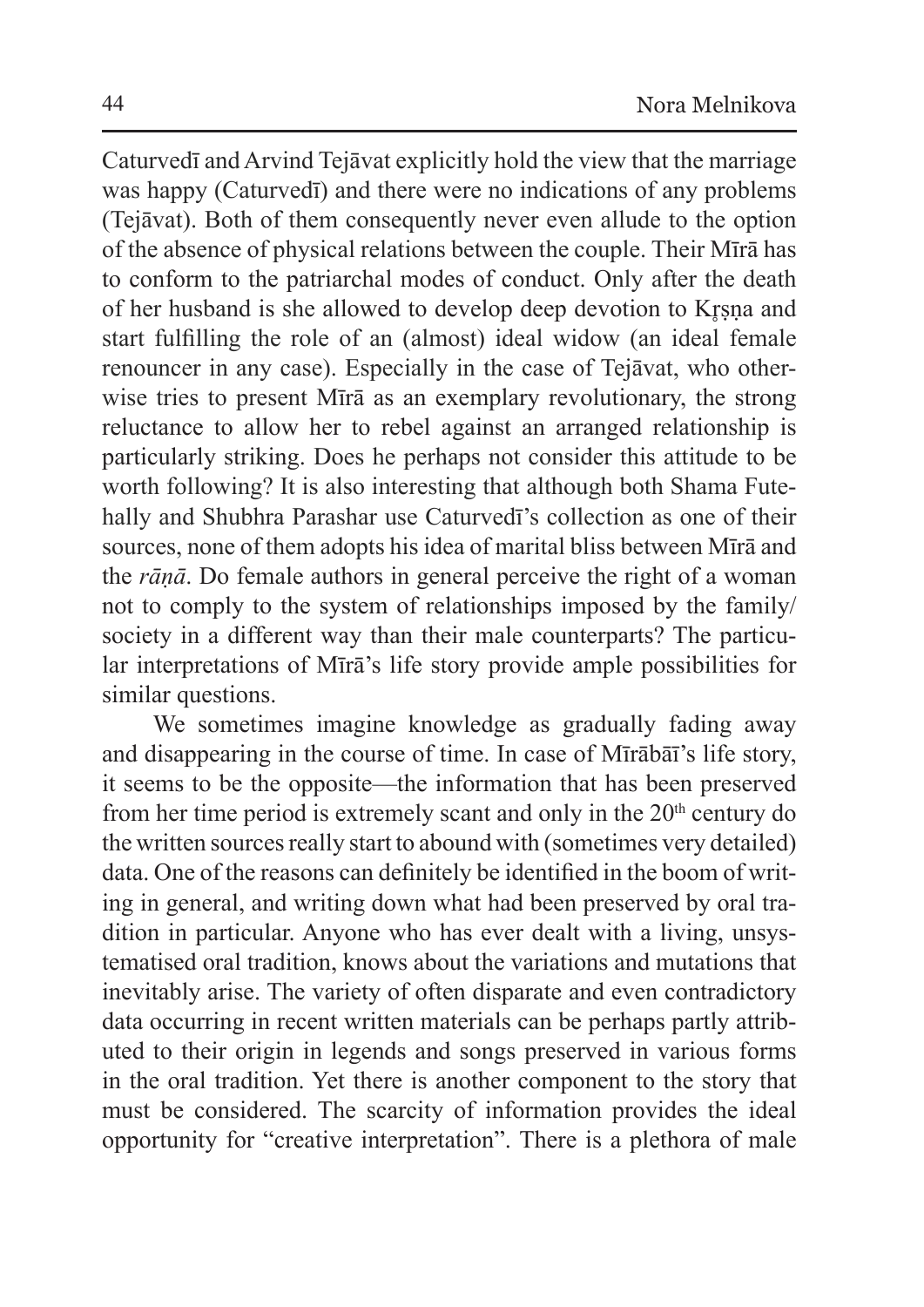heroes on the Indian scene, but how many heroines do we encounter? Mīrā is undoubtedly one of the few significant female characters that feature in the cultural consciousness of the subcontinent. At the same time, her personality which reflects two archetypes, a saint and a rebel, offers sufficient space for imagination and projection, which results in interpretation that often tells us more about the author than about Mīrā herself.

## **References**

- Alston, A. J. 1980. *The Devotional Poems of Mīrābāi.* Delhi: Motilal Banarsidass.
- Callewaert, W. M. 2000. *The Hagiographies of Anantadās: The Bhakti Poets of North India*. Richmond–Surrey: Curzon.
- Caturvedī, P. (ed.). 2003 [1932]. *Mīrāṃbāī kī padāvalī*. Allahabad: Hindī Sāhitya Sammelan.
- Futehally, S. 1994. *In the Dark of the Heart—Songs of Meera.* San Francisco: HarperCollins Publishers.
- Gokulnāth. 1970 [1948]. *Caurāsī vaiṣṇavan kī vārtā.* (Ed. Dvārikādās Parīkh). Mathura: Śrī Bajraṅg Pustakālay.
- Hawley, J. S. 2005. *Three Bhakti Voices: Mīrā, Sūrdās, and Kabīr in Their Time and Ours*. New Delhi: Oxford University Press.
- Hawley, J. S. and G. S. Mann. 2013. Mīrā at the Court of Guru Gobind Singh. In: T. De Bruijn and A. Busch (eds.). *Culture and Circulation: Literature in Motion in Early Modern India*. Leiden: E. J. Brill: 107–138. https://dx.doi.org/10.1163/9789004264489\_006.
- Martin, N. M. 1996. Mīrā: Inscribed in Text, Embodied in Life. In: S. Rosen (ed.). *Vaiṣṇavī: Women and the Worship of Kr̥ṣṇa*. Delhi: Motilal Banarsidass: 7–46.
- Melnikova, N. 2008. *Stará hindština v poezii Mírá Báí*. Unpublished MA thesis. Praha.
- Mukta, P. 1994. *Upholding the Common Life: The Community of Mīrā*. Delhi: Oxford University Press.